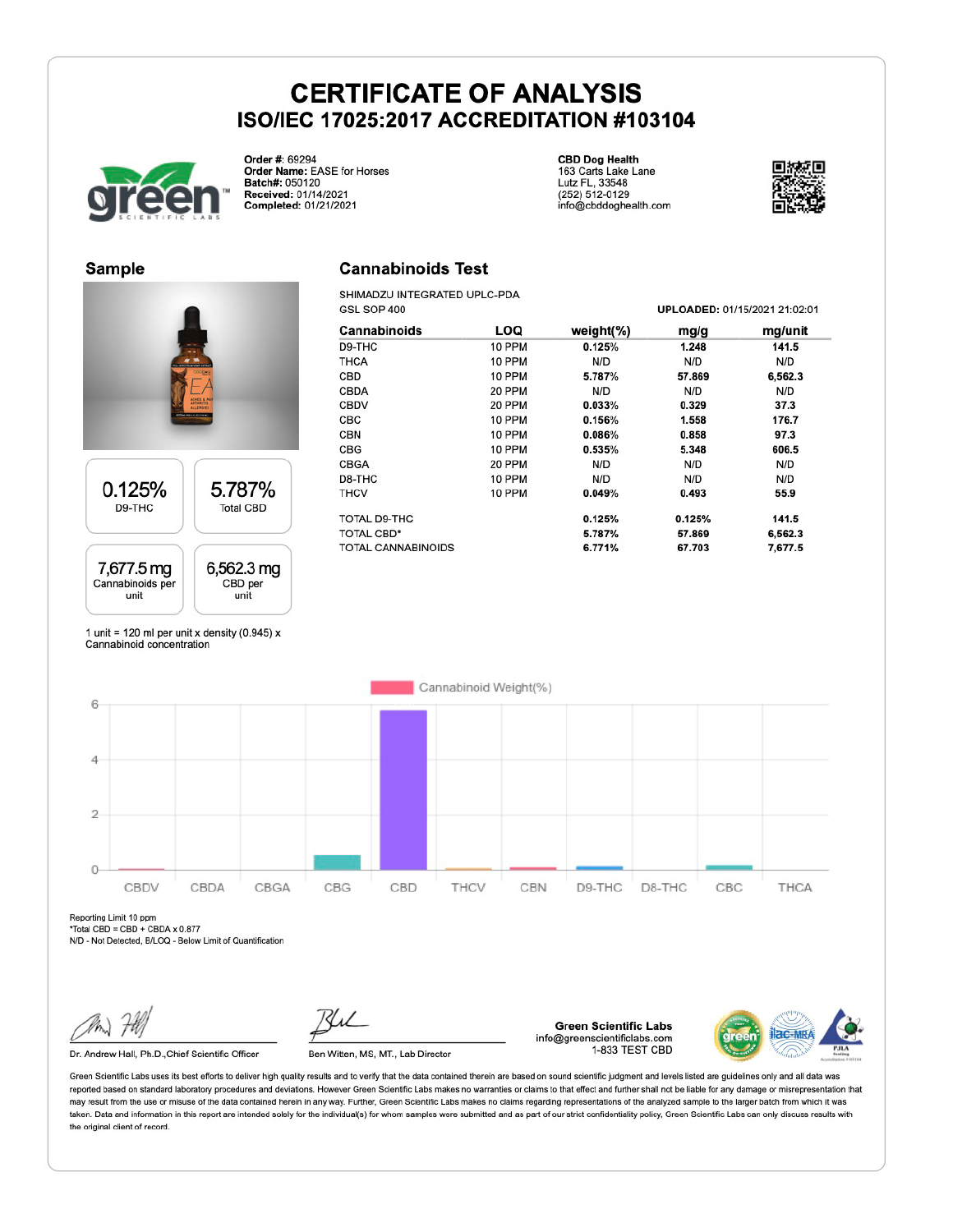

**Order #:** 69294 **Order Name:** EASE for Horses **Batch#:** 050120 **Received:** 01/14/2021 **Completed:** 01/21/2021

### **TERPENES: TOTAL (0.041%)**

Headspace GCMS - Shimadzu GCMS QP2020 with HS20

| <b>Terpene</b>     | Results (%)  | $\textsf{LOQ}$ (%) $\textsf{LOD}$ (%) |         |
|--------------------|--------------|---------------------------------------|---------|
| 3-CARENE           | 0.008%       | 0.0067%                               | 0.0063% |
| ALPHA-PINENE       | 0.025%       | 0.0067%                               | 0.0063% |
| BETA-MYRCENE       | B/LOQ        | 0.0067%                               | 0.0063% |
| <b>EUCALYPTOL</b>  | B/LOQ        | 0.0067%                               | 0.0063% |
| <b>LIMONENE</b>    | <b>B/LOQ</b> | 0.0067%                               | 0.0063% |
| TRANS-BETA-OCIMENE | B/LOQ        | 0.0067%                               | 0.0031% |
|                    |              |                                       |         |

**CBD Dog Health** 163 Carts Lake Lane Lutz FL, 33548 (252) 512-0129 info@cbddoghealth.com



GSL SOP 404 **Prepared:** 01/14/2021 19:20:53 **Uploaded:** 01/15/2021 12:52:41

#### **Terpenes Breakdown**



#### **Top Terpenes Results:**



#### **Tested for but not present:**

CAMPHENE, BETA-PINENE, ALPHA-TERPINENE, P-CYMENE, CIS-BETA-OCIMENE, GAMMA.-TERPINENE, TERPINOLENE, LINALOOL, ISOPULEGOL, GERANIOL, CARYOPHYLLENE, HUMULENE, CIS-NEROLIDOL, TRANS-NEROLIDOL, GUAIOL, CARYOPHYLLENE OXIDE, ALPHA-BISABOLOL

Dr. Andrew Hall, Ph.D., Chief Scientific Officer Ben Witten, MS, MT., Lab Director

**Green Scientific Labs** info@greenscientificlabs.com 1-833 TEST CBD



Green Scientific Labs uses its best efforts to deliver high quality results and to verify that the data contained therein are based on sound scientific judgment and levels listed are guidelines only and all data was reported based on standard laboratory procedures and deviations. However Green Scientific Labs makes no warranties or claims to that effect and further shall not be liable for any damage or misrepresentation that may result from the use or misuse of the data contained herein in any way. Further, Green Scientific Labs makes no claims regarding representations of the analyzed sample to the larger batch from which it was taken. Data and information in this report are intended solely for the individual(s) for whom samples were submitted and as part of our strict confidentiality policy, Green Scientific Labs can only discuss results with the original client of record.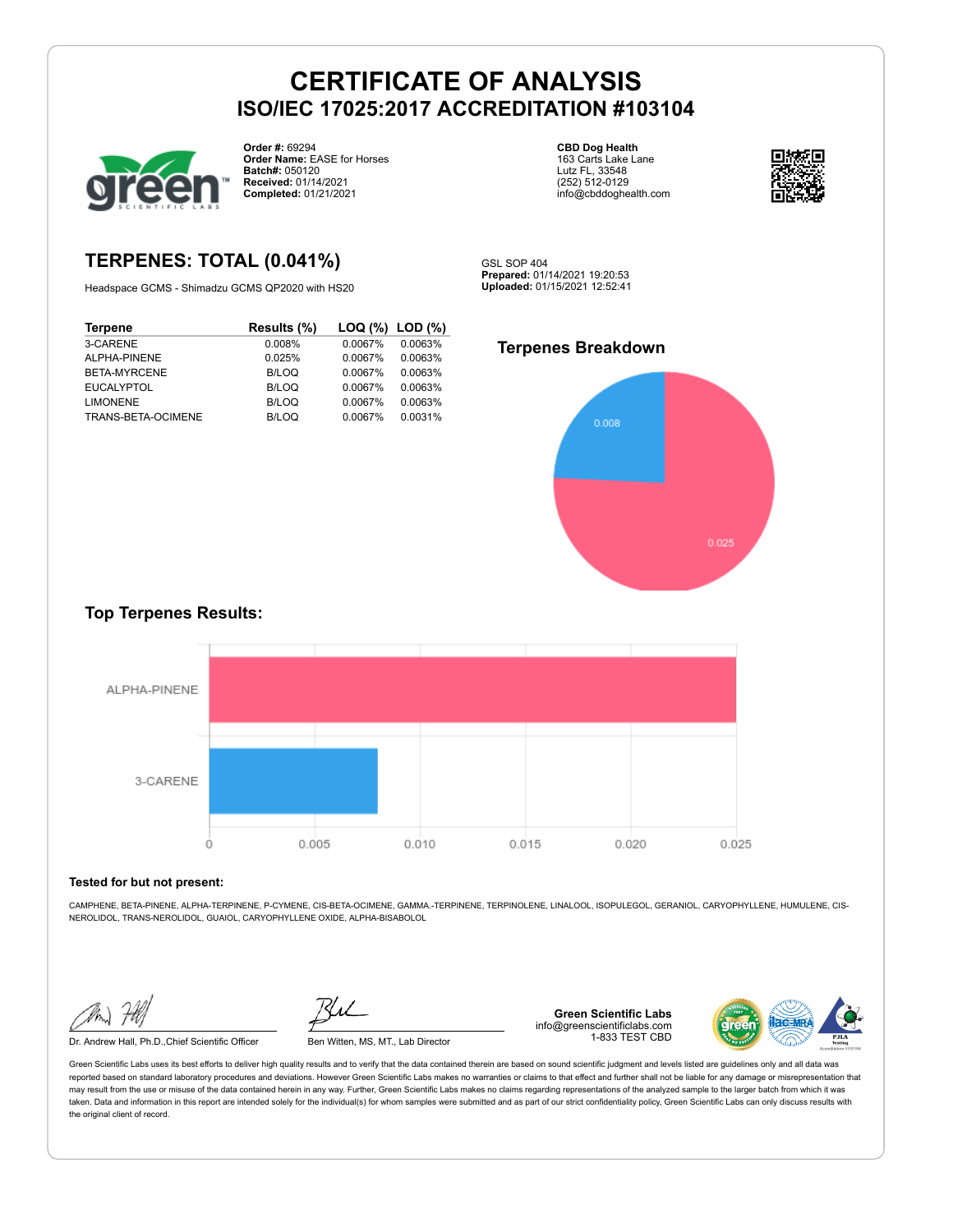

**Order #:** 69294 **Order Name:** EASE for Horses **Batch#:** 050120 **Received:** 01/14/2021 **Completed:** 01/21/2021

**CBD Dog Health** 163 Carts Lake Lane Lutz FL, 33548 (252) 512-0129 info@cbddoghealth.com



**(ppm) (ppm) (ppm)**

### **PESTICIDE ANALYSIS:**

GSL SOP 401 **PREPARED:** 01/14/2021 20:04:02 **UPLOADED:** 01/15/2021 14:32:48

**Pesticide Action Level Results LOQ LOD (ppm)**

CYFLUTHRIN 2.000 N/D 0.003 0.001 CYPERMETHRIN 1.000 N/D 0.003 0.001 PARATHION-METHYL 0.100 N/D 0.003 0.001 PENTACHLORONITROBENZENE 0.100 N/D 0.003 0.001

LCMS-MS - Shimadzu LCMS-8060

| <b>Pesticide</b>    | <b>Action Level</b><br>(ppm) | <b>Results</b><br>(ppm) | LOQ<br>(ppm) | LOD<br>(ppm) |
|---------------------|------------------------------|-------------------------|--------------|--------------|
| CAPTAN              | 0.700                        | N/D                     | 0.003        | 0.001        |
| CHLORDANE           | 0.100                        | N/D                     | 0.003        | 0.001        |
| <b>CHLORFENAPYR</b> | 0.100                        | N/D                     | 0.003        | 0.001        |
| <b>COUMAPHOS</b>    | 0.100                        | N/D                     | 0.003        | 0.001        |

N/D = Not Detected, A/LOQ = Above LOQ Level, B/LOQ = Below LOQ Level, B/LOD = Below LOD Level **Pesticide Action Level Results (ppm) (ppm) LOQ (ppm) LOD (ppm)** ABAMECTIN B1A 0.100 N/D 0.005 0.001 ACEPHATE 0.100 N/D 0.001 0.001 ACEQUINOCYL 0.100 N/D 0.001 0.001 ACETAMIPRID 0.100 N/D 0.005 0.001 ALDICARB 0.100 N/D 0.005 0.001 AZOXYSTROBIN 0.100 N/D 0.001 0.001 BIFENAZATE 0.100 N/D 0.005 0.001 BIFENTHRIN 3.000 N/D 0.005 0.001 BOSCALID 0.100 N/D 0.005 0.001 CARBARYL 0.500 N/D 0.003 0.001 CARBOFURAN 0.100 N/D 0.001 0.001 CHLORANTRANILIPROLE 10.000 N/D 0.005 0.005 CHLORPYRIFOS 0.100 N/D 0.001 0.001 CLOFENTEZINE 0.100 N/D 0.001 0.001 DAMINOZIDE 0.100 N/D 0.005 0.001 DIAZINON 0.100 N/D 0.001 0.001 DICHLORVOS 0.100 N/D 0.005 0.001 DIMETHOATE 0.100 N/D 0.001 0.001 DIMETHOMORPH 2.000 N/D 0.005 0.001 ETHOPROPHOS 0.100 N/D 0.001 0.001 ETOFENPROX 0.100 N/D 0.001 0.001 ETOXAZOLE 0.100 N/D 0.010 0.005 FENHEXAMID 0.100 N/D 0.005 0.001 FENOXYCARB 0.100 N/D 0.005 0.001 FENPYROXIMATE 0.100 N/D 0.001 0.001 FIPRONIL 0.100 N/D 0.003 0.001 FLONICAMID 0.100 N/D 0.025 0.010 FLUDIOXONIL 0.100 N/D 0.003 0.001 HEXYTHIAZOX 0.100 N/D 0.005 0.001 IMAZALIL 0.100 N/D 0.005 0.001

| Pesticide              | <b>Action Level</b> | Results | LOQ   | LOD   |
|------------------------|---------------------|---------|-------|-------|
|                        | (ppm)               | (ppm)   | (ppm) | (ppm) |
| <b>IMIDACLOPRID</b>    | 5.000               | N/D     | 0.005 | 0.001 |
| <b>KRESOXIM-METHYL</b> | 0.100               | N/D     | 0.010 | 0.005 |
| <b>MALATHION</b>       | 0.500               | N/D     | 0.005 | 0.001 |
| METALAXYL              | 2.000               | N/D     | 0.001 | 0.001 |
| <b>METHIOCARB</b>      | 0.100               | N/D     | 0.005 | 0.001 |
| <b>METHOMYL</b>        | 1.000               | N/D     | 0.001 | 0.001 |
| <b>MEVINPHOS</b>       | 0.100               | N/D     | 0.001 | 0.001 |
| MYCLOBUTANIL           | 0.100               | N/D     | 0.005 | 0.001 |
| <b>NALED</b>           | 0.100               | N/D     | 0.005 | 0.001 |
| OXAMYL                 | 0.500               | N/D     | 0.001 | 0.001 |
| <b>PACLOBUTRAZOL</b>   | 0.100               | N/D     | 0.005 | 0.001 |
| <b>PERMETHRINS</b>     | 0.500               | N/D     | 0.005 | 0.001 |
| PHOSMET                | 0.100               | N/D     | 0.005 | 0.001 |
| PIPERONYL              | 3.000               | N/D     | 0.001 | 0.001 |
| <b>BUTOXIDE</b>        |                     |         |       |       |
| <b>PRALLETHRIN</b>     | 0.100               | N/D     | 0.005 | 0.005 |
| <b>PROPICONAZOLE</b>   | 0.100               | N/D     | 0.010 | 0.005 |
| <b>PROPOXUR</b>        | 0.100               | N/D     | 0.001 | 0.001 |
| <b>PYRETHRINS</b>      | 0.500               | N/D     | 0.005 | 0.005 |
| (PYRETHRIN I)          |                     |         |       |       |
| PYRIDABEN              | 0.100               | N/D     | 0.005 | 0.001 |
| SPINETORAM             | 0.100               | N/D     | 0.001 | 0.001 |
| <b>SPINOSAD</b>        | 0.100               | N/D     | 0.001 | 0.001 |
| <b>SPIROMESIFEN</b>    | 0.100               | N/D     | 0.005 | 0.001 |
| SPIROTETRAMAT          | 0.100               | N/D     | 0.001 | 0.001 |
| <b>SPIROXAMINE</b>     | 0.100               | N/D     | 0.001 | 0.001 |
| TEBUCONAZOLE           | 0.100               | N/D     | 0.005 | 0.001 |
| <b>THIACLOPRID</b>     | 0.100               | N/D     | 0.001 | 0.001 |
| <b>THIAMETHOXAM</b>    | 5.000               | N/D     | 0.001 | 0.001 |
| <b>TRIFLOXYSTROBIN</b> | 0.100               | N/D     | 0.001 | 0.001 |

Dr. Andrew Hall, Ph.D.,Chief Scientific Officer Ben Witten, MS, MT., Lab Director

**Green Scientific Labs** info@greenscientificlabs.com 1-833 TEST CBD



Green Scientific Labs uses its best efforts to deliver high quality results and to verify that the data contained therein are based on sound scientific judgment and levels listed are guidelines only and all data was reported based on standard laboratory procedures and deviations. However Green Scientific Labs makes no warranties or claims to that effect and further shall not be liable for any damage or misrepresentation that may result from the use or misuse of the data contained herein in any way. Further, Green Scientific Labs makes no claims regarding representations of the analyzed sample to the larger batch from which it was taken. Data and information in this report are intended solely for the individual(s) for whom samples were submitted and as part of our strict confidentiality policy. Green Scientific Labs can only discuss results with the original client of record.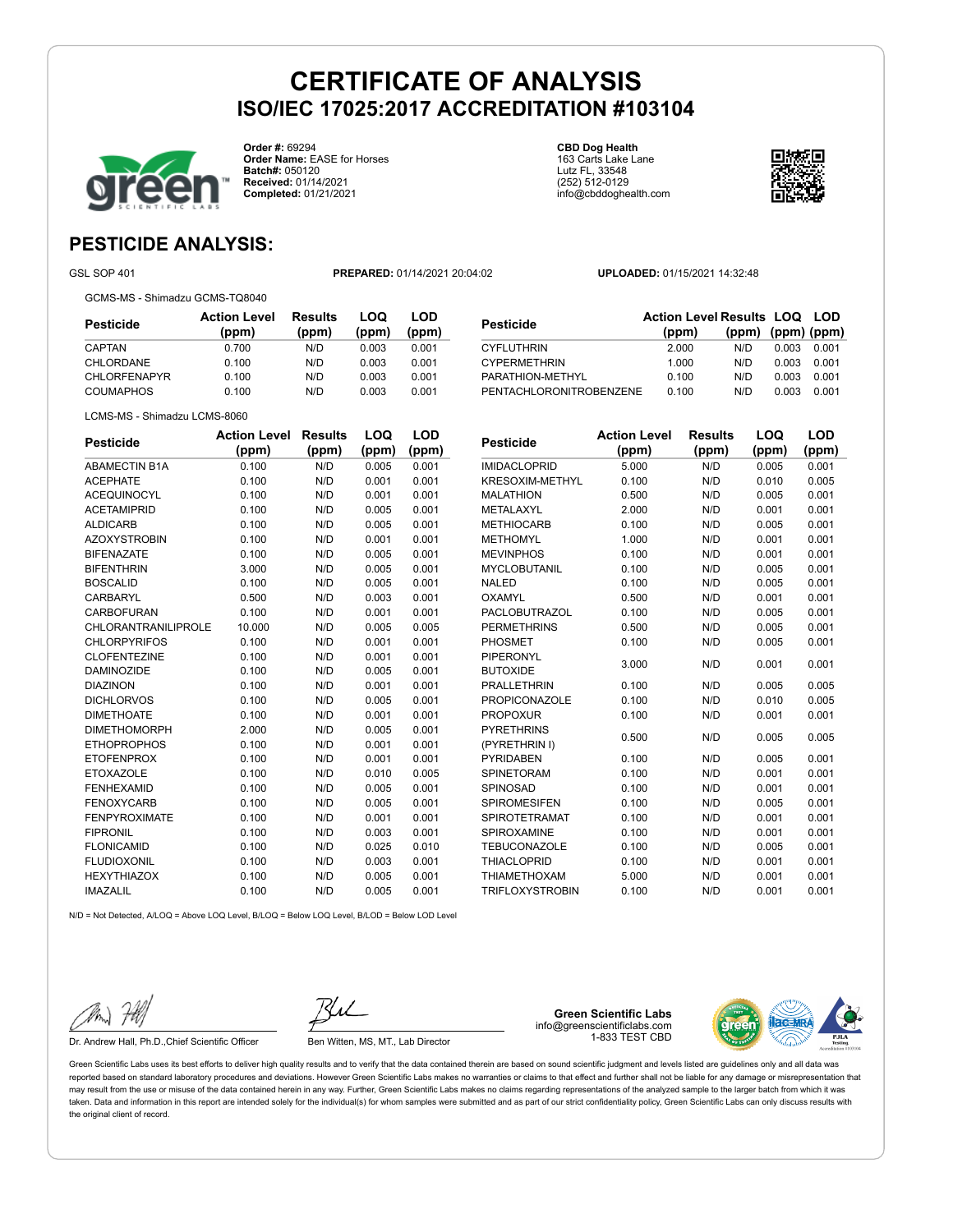

**Order #:** 69294 **Order Name:** EASE for Horses **Batch#:** 050120 **Received:** 01/14/2021 **Completed:** 01/21/2021

**CBD Dog Health** 163 Carts Lake Lane Lutz FL, 33548 (252) 512-0129 info@cbddoghealth.com



### **RESIDUAL SOLVENTS:**

Headspace GCMS - Shimadzu GCMS QP2020 with HS20

GSL SOP 405 **Prepared:** 01/14/2021 20:20:10 **Uploaded:** 01/15/2021 15:47:16

| <b>Residual Solvent</b>   | <b>Action Level (ppm)</b> | Results (ppm) | LOQ (ppm) | LOD (ppm)    |
|---------------------------|---------------------------|---------------|-----------|--------------|
| 1,1-DICHLOROETHENE        | 8                         | N/D           | 0.63      | 0.63         |
| 1,2- DICHLOROETHANE       | 2                         | N/D           | 0.12      | 0.02         |
| <b>ACETONE</b>            | 5,000                     | N/D           | 140       | 20           |
| <b>ACETONITRILE</b>       | 410                       | N/D           | 25        | $\mathbf{1}$ |
| <b>BENZENE</b>            |                           | N/D           |           | 0.5          |
| <b>BUTANE</b>             | 5,000                     | N/D           | 50        | 10           |
| <b>CHLOROFORM</b>         |                           | N/D           |           | 0.5          |
| CIS 1,2-DICHLOROETHENE    | 5                         | N/D           | 0.73      | 0.18         |
| <b>ETHANOL</b>            | 5,000                     | N/D           | 140       | 20           |
| ETHYL ACETATE             | 5,000                     | N/D           | 140       | 20           |
| ETHYL ETHER               | 5,000                     | N/D           | 140       | 20           |
| <b>ETHYLENE OXIDE</b>     |                           | N/D           | $\Omega$  | $\mathbf 0$  |
| <b>ISOPROPYL ALCOHOL</b>  | 5,000                     | N/D           | 140       | 20           |
| <b>METHANOL</b>           | 3,000                     | N/D           | 100       | 20           |
| <b>METHYLENE CHLORIDE</b> | 125                       | N/D           | 0.15      | 0.15         |
| N-HEPTANE                 | 5,000                     | N/D           | 140       | 20           |
| N-HEXANE                  | 290                       | N/D           | 18        | 10           |
| <b>PENTANE</b>            | 5,000                     | N/D           | 140       | 20           |
| <b>PROPANE</b>            | 5,000                     | N/D           | 20        |              |
| <b>TOLUENE</b>            | 890                       | N/D           | 53        |              |
| TRANS 1,2-DICHLOROETHENE  | 5                         | N/D           | 0.73      | 0.18         |
| <b>TRICHLOROETHENE</b>    |                           | N/D           |           | 0.5          |
| <b>XYLENES</b>            | 150                       | N/D           | 130       | 20           |

Dr. Andrew Hall, Ph.D., Chief Scientific Officer Ben Witten, MS, MT., Lab Director

**Green Scientific Labs** info@greenscientificlabs.com 1-833 TEST CBD



Green Scientific Labs uses its best efforts to deliver high quality results and to verify that the data contained therein are based on sound scientific judgment and levels listed are guidelines only and all data was reported based on standard laboratory procedures and deviations. However Green Scientific Labs makes no warranties or claims to that effect and further shall not be liable for any damage or misrepresentation that may result from the use or misuse of the data contained herein in any way. Further, Green Scientific Labs makes no claims regarding representations of the analyzed sample to the larger batch from which it was taken. Data and information in this report are intended solely for the individual(s) for whom samples were submitted and as part of our strict confidentiality policy, Green Scientific Labs can only discuss results with the original client of record.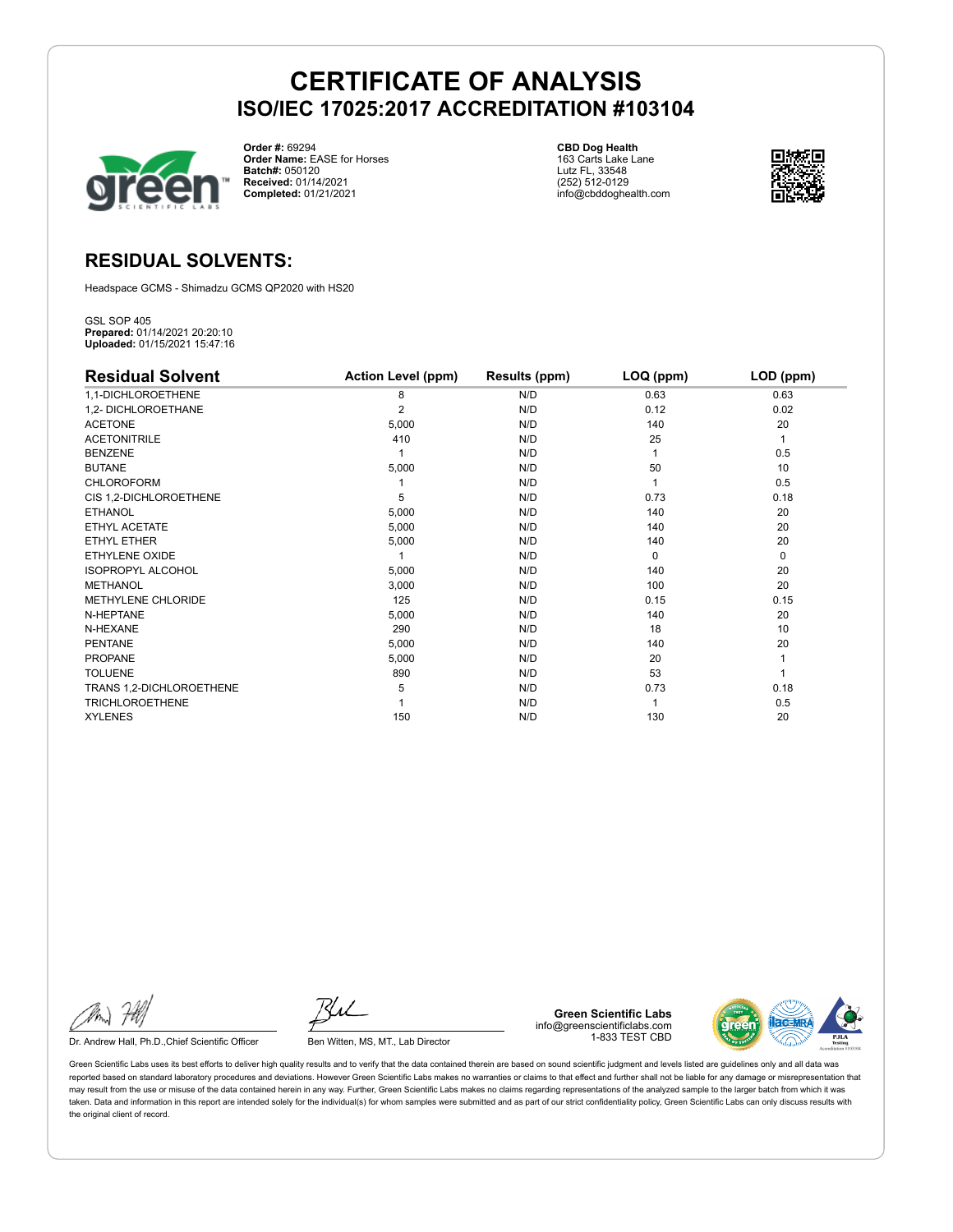

**Order #:** 69294 **Order Name:** EASE for Horses **Batch#:** 050120 **Received:** 01/14/2021 **Completed:** 01/21/2021

**CBD Dog Health** 163 Carts Lake Lane Lutz FL, 33548 (252) 512-0129 info@cbddoghealth.com

**Microbial Analysis** GSL SOP 406 **Uploaded:** 01/19/2021 16:12:00



**Microbial Analysis:**

fa PCR - Agilent AriaMX

### **MICROBIAL ANALYSIS:**

PCR - Agilent AriaMX

| Test                        | <b>SOP</b> | <b>Test Method</b> | <b>Device Used</b> | <b>LOD</b> | Allowable<br>Criteria         | <b>Actual Result Pass/Fail</b> |             |
|-----------------------------|------------|--------------------|--------------------|------------|-------------------------------|--------------------------------|-------------|
| ASPERGILLUS FUMIGATUS***    | 406.01     | USP 61/62+         | <b>ARIAMX PCR</b>  | 1 CFU/G**  | DETECT/NOT<br><b>DETECTED</b> | NOT DETECTED                   | <b>PASS</b> |
| ASPERGILLUS TERREUS***      | 406.01     | USP 61/62+         | <b>ARIAMX PCR</b>  | 1 CFU/G**  | DETECT/NOT<br><b>DETECTED</b> | NOT DETECTED                   | <b>PASS</b> |
| ASPERGILLUS FLAVUS***       | 406.01     | USP 61/62+         | <b>ARIAMX PCR</b>  | 1 CFU/G**  | DETECT/NOT<br><b>DETECTED</b> | NOT DETECTED                   | <b>PASS</b> |
| <b>ASPERGILLUS NIGER***</b> | 406.01     | USP 61/62+         | <b>ARIAMX PCR</b>  | 1 CFU/G**  | DETECT/NOT<br><b>DETECTED</b> | NOT DETECTED                   | <b>PASS</b> |
| STEC E. COLI*               | 406.01     | USP 61/62+         | <b>ARIAMX PCR</b>  | 1 CFU/G**  | DETECT/NOT<br><b>DETECTED</b> | NOT DETECTED                   | <b>PASS</b> |
| SALMONELLA*                 | 406.01     | USP 61/62+         | <b>ARIAMX PCR</b>  | 1 CFU/G**  | DETECT/NOT<br><b>DETECTED</b> | NOT DETECTED                   | <b>PASS</b> |

† USP 61 (enumeration of bacteria TAC, TYM, and ENT/Coliform), USP 62 (identifying specific species E.coli Aspergillus etc)

\* STEC and Salmonella run as Multiplex \*\* CFU/g Calculation based on MIP/Extract matrix

\*\*\* Flavus = 2 Copies of DNA / Fumigatis = 2 Copies of DNA Niger = 20 Copies of DNA / Terrus = 10 copies of DNA

Dr. Andrew Hall, Ph.D.,Chief Scientific Officer Ben Witten, MS, MT., Lab Director

**Green Scientific Labs** info@greenscientificlabs.com 1-833 TEST CBD



Green Scientific Labs uses its best efforts to deliver high quality results and to verify that the data contained therein are based on sound scientific judgment and levels listed are guidelines only and all data was reported based on standard laboratory procedures and deviations. However Green Scientific Labs makes no warranties or claims to that effect and further shall not be liable for any damage or misrepresentation that may result from the use or misuse of the data contained herein in any way. Further, Green Scientific Labs makes no claims regarding representations of the analyzed sample to the larger batch from which it was taken. Data and information in this report are intended solely for the individual(s) for whom samples were submitted and as part of our strict confidentiality policy, Green Scientific Labs can only discuss results with the original client of record.